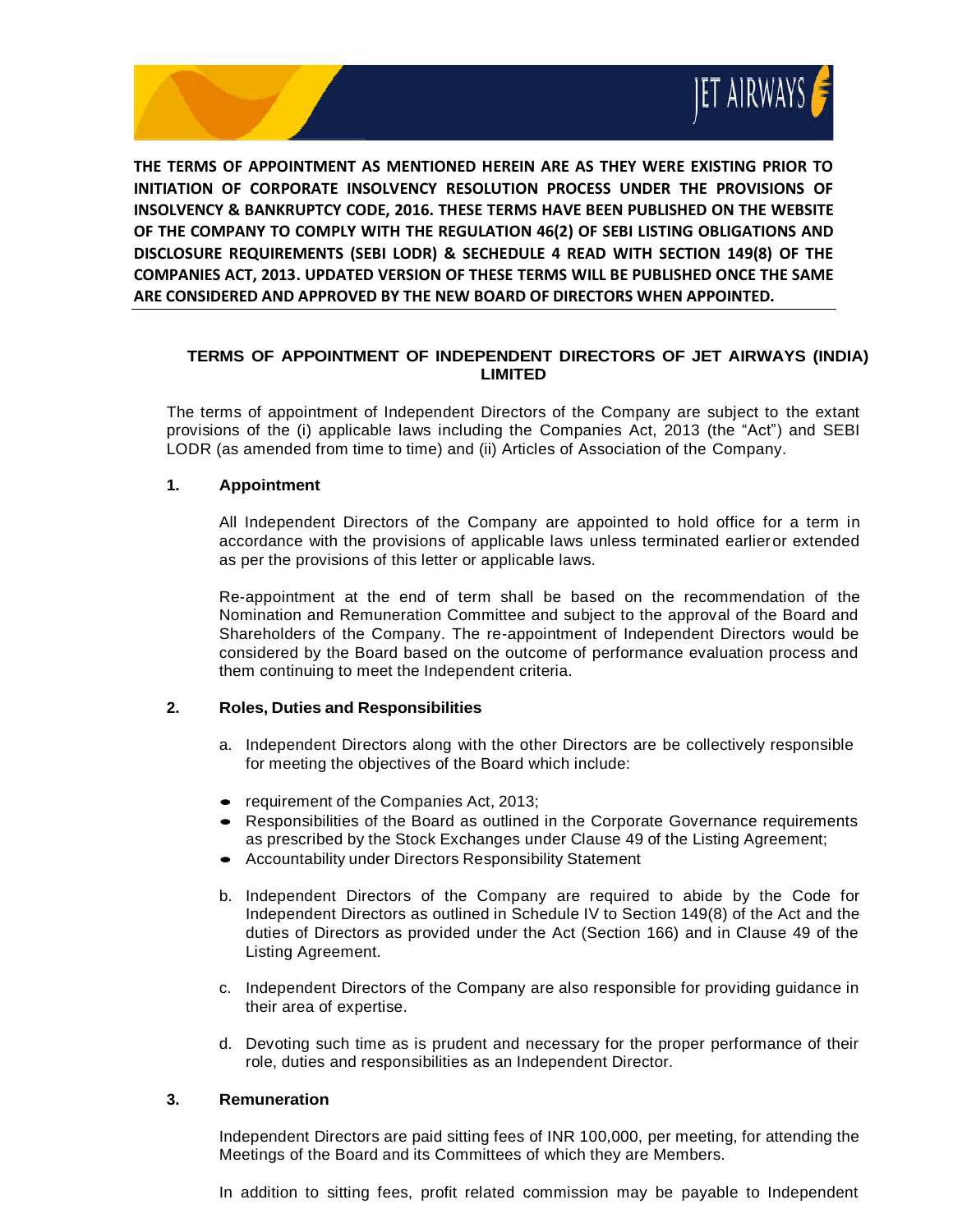

Directors. In determining this amount of commission, the Nomination and Remuneration Committee may consider various factors. Indicative lists of factors that may be considered are as follows:

- ➢ Attendance at Board Meetings
- $\geq$  Attendance at Committee Meetings<br>  $\geq$  Chairmanship / Membership of Boa
- ➢ Chairmanship / Membership of Board
- **►** Chairmanship / Membership of Committees<br>► Contribution at Board and Committee Meetin
- $\geq$  Contribution at Board and Committee Meetings<br>  $\geq$  Industry practices
- **▶** Industry practices<br>▶ Performance evalu
- $\triangleright$  Performance evaluation and<br> $\triangleright$  Performance of the Company
- ➢ Performance of the Company

Independent Directors are also entitled to reasonable out-of-pocket expenses incurred in carrying out their duties. This could include reimbursement of expenditure incurred by them in attending the Board / Committee Meetings, General Meetings, induction and training and in obtaining, subject to prior consultation with the Board, professional advice from independent advisors in furtherance of their duties as Independent Directors.

### **4. Insurance**

The Company has / will take Directors' and Officers' liability insurance for the full term of the Independent Directors appointment on the Board of the Company.

#### **5. Induction and Development**

The Company shall as may be required, conduct formal induction program for its Independent Directors which may include any or all of the following:

- $\triangleright$  Board's role and responsibilities
- $\triangleright$  Company's vision, core values, ethics and corporate governance practices
- $\triangleright$  Familiarization with financial matters, management team and business operations
- ➢ Meeting with Senior Management and various stakeholders.

### **6. Performance Appraisal / Evaluation Process**

As a Member of the Board, Independent Directors performance as well as the performance of the entire Board and its committees shall be evaluated annually. Evaluation of each Director shall be done by other Directors. The criteria for evaluation shall be determined by the Nomination and Remuneration Committee.

Indicative lists of factors that may be evaluated are as follows:

- ➢ Participation and contribution by a Director
- $\triangleright$  Commitment (including guidance provided to senior management outside the Board / Committee Meetings)
- $\triangleright$  Effective deployment of knowledge and expertise
- $\triangleright$  Integrity and maintenance of confidentiality
- ➢ Effective management of relationship with stakeholders
- $\triangleright$  Independence of behavior and judgment
- $\triangleright$  Impact and influence

#### **7. Disclosures**

During their term all Independent Directors are required promptly notify the Company of any change in their Directorships and provide such other disclosures and information as may be required under the applicable laws. Upon becoming aware of any potential